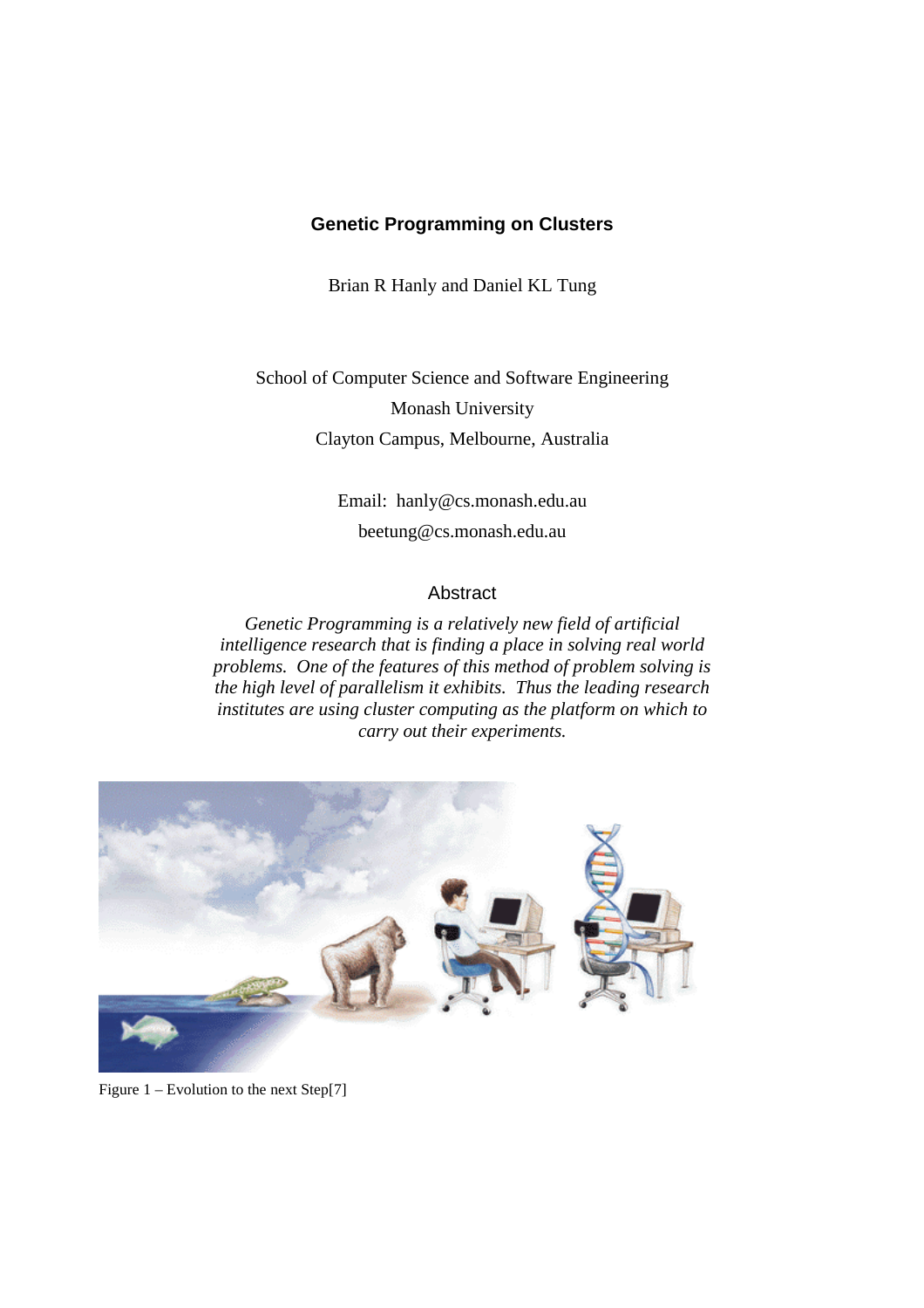### **1. Introduction**

In this assignment we have attempted to report on the latest work done on Genetic Programming, especially when it has been executed on a Cluster Computing architecture. As we shall see though, the young lives of these two domains have had little chance to interact. It is felt that in a few more years when research into both areas is more mature, they will be happily married, as is their destiny.

## **1.1. Genetic Programming**

Genetic Programming (GP) is a subset of Genetic Algorithms (GA) and Evolutionary Programming (EP) which are themselves subsets of the Artificial Life (AL) field of Artificial Intelligence (AI)[1]. AL is about modeling the behavior of biological units enabling them to function individually or collectively, improving over time, working towards a common goal. The catch phrase being "it worked for nature, so it can work for us too". AL is often good for finding an approximation to an answer fairly quickly, without having to search the whole problem space. AL methods are not guaranteed to converge to an optimal solution, but research show they often come closer faster than other methods of problem solving.

The GA is a model of machine learning which derives its behavior from a metaphor of the processes of evolution in nature[2]. This is done by the creation within a machine of a population of individuals represented by chromosomes, in essence a set of character strings that are analogous to the base-4 chromosomes that we see in our own DNA. The individuals in the population then go through a process of evolution. That is, GAs work on the idea that the solution to any problem is just a string of binary numbers, which is analogous to DNA in nature. When many solutions are found, they can be evaluated, giving each chromosome a score relative to the others so the good or 'fit' solutions can be made distinct from the bad. If we think of this in terms of natural selection, we can weed out unfit ones, or give them less chance of survival. When a population of chromosomes has been evaluated, it is time to replace it with the next generation. The next generation is found by applying reproduction and mutation operators to the old population, giving fitter chromosomes more opportunity to participate in these operations. A typical run might contain a population of one hundred chromosomes and go for one hundred generations. Note that one generation cannot start until the last is finished, but the evaluation of each chromosome is independent and so can be run in parallel. This is where parallel computer architectures such as clusters can help run experiments much faster.

Reproduction is achieved by taken the chromosomes of two members of the population and choosing one or more crossover points, thus mixing their genetic code. Reproduction is also known as the cross over operator and like in natural there is a chance you will get all the best genes from your mother and father, making you a better 'solution' than they were. Even though this can be thought of as sexual reproduction, there is no concept of male or female genes.

Mutation is simply flipping a couple of random bits in each chromosome, to see if that too results in a better chromosome for the next generation.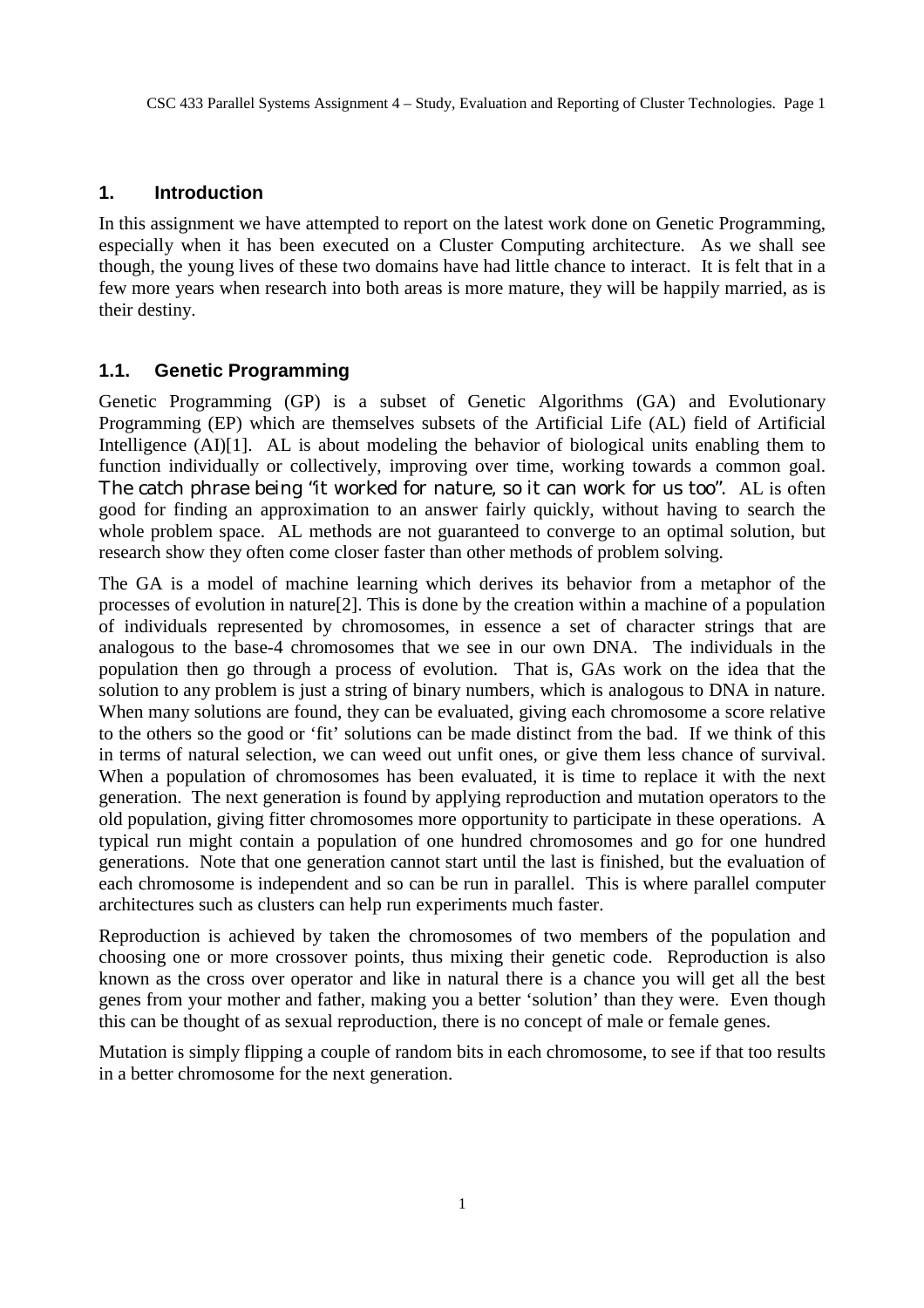GP is a specialized form of GA. Consider that a computer program is the culmination of a series of operations on some data. We can say that the genes of the program are the operations it contains. This is the same as the chromosome made up of binary numbers as in GA, but the gene alphabet is not restricted to just 0 and 1. Also, the programs for each chromosome in a GP are best thought of in terms of their parse tree instead of a binary string.



Figure 2 – Example of a GP Parse Tree.[3]

A GP run is started with a big population of thousands of randomly-generated computer programs. The set of functions that may appear can include ordinary arithmetic functions and conditional operators. The randomly created programs typically have different sizes and shapes. The best program in a particular run will evolve to have no unnecessary operations or loops. GPs have been used to evolve algorithms for problems that had taken people years of research to find traditionally. Note that these thousands of programs are completely independent of each other, and so each can be run on a separate cluster node.

The individuals in the initial random population and the offspring produced by each genetic operation are all syntactically valid executable programs. After many generations, a program may emerge that solves, or approximately solves, the problem as initially defined.

In the GP mutation operation we do more than just flip bits. A single parental program is probabilistically selected from the population based on fitness. A mutation point is randomly chosen, the sub-tree rooted at that point is deleted, and a new sub-tree is grown there using the same random growth process that was used to generate the initial population. Generating the initial population has been the focus of some interesting research[4]. Mutation is used less in GP than GA, say on less that 1% of genes, because it is likely to ruin a perfectly good program. It is used though, on the off-chance that it will make an improvement once in a while.

The crossover operator for GP is similar to that of GA. Two parental program chromosomes are probabilistically selected from the population based on fitness. The two parents participating in crossover are usually of different sizes and shapes. A crossover point is randomly chosen in the first parent and a crossover point is randomly chosen in the second parent. Then the sub-tree rooted at the crossover point of the first, or receiving, parent is deleted and replaced by the subtree from the second, or contributing, parent. Crossover is the predominant operation in GP and is performed on up to 90% of the chromosomes in the new population. That means ten percent of the new population is just a straight copy of chromosomes from the old population, with no operations performed on then at all.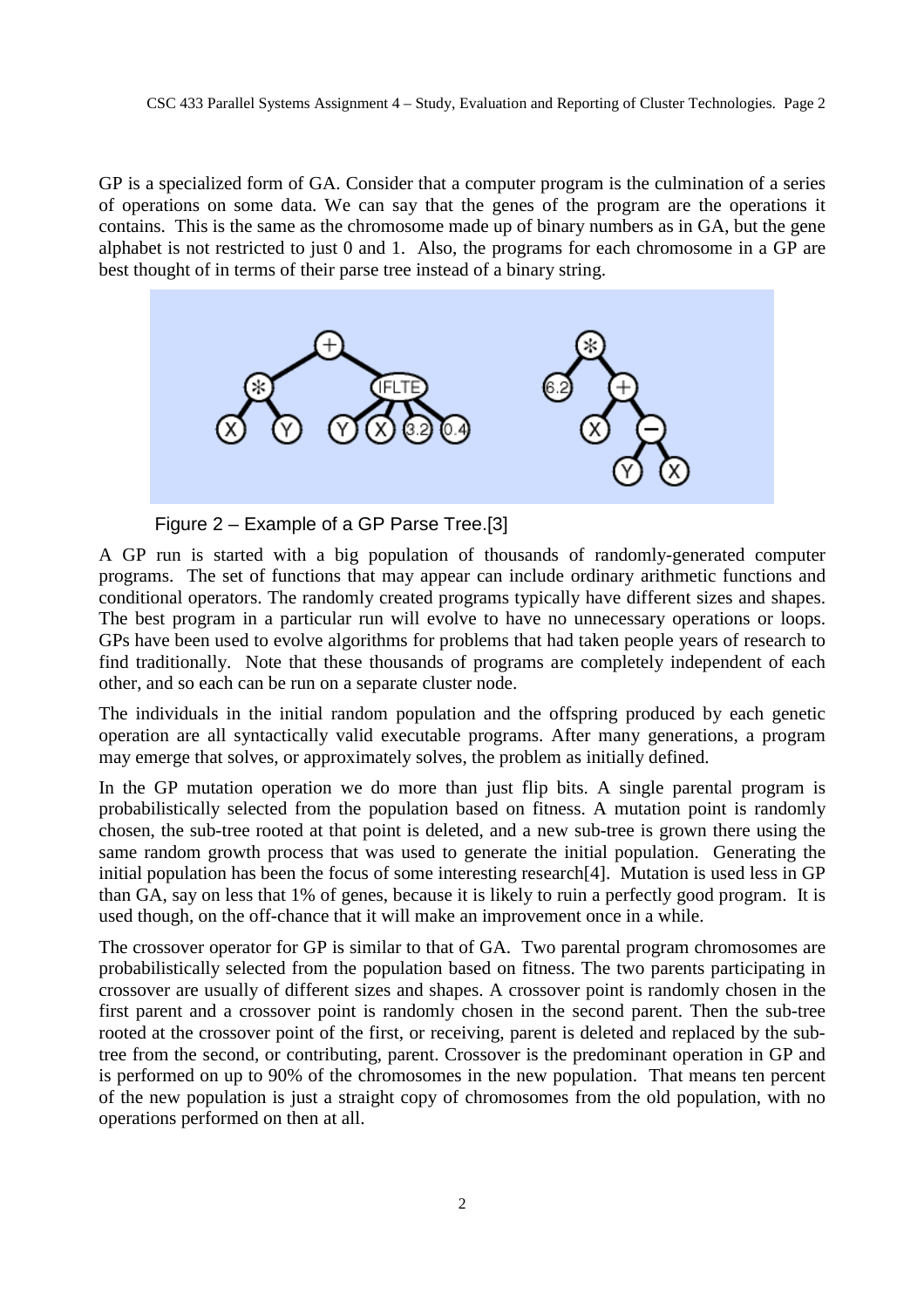CSC 433 Parallel Systems Assignment 4 – Study, Evaluation and Reporting of Cluster Technologies. Page 3

GP has one more operation it can perform on its genes. Simple computer programs consist of one main program (called a result-producing branch). However, more complicated programs contain subroutines (also called automatically defined functions, ADFs, or function-defining branches), iterations (automatically defined iterations or ADIs), loops (automatically defined loops or ADLs), recursions (automatically defined recursions or ADRs), and memory of various dimensionality and size (automatically defined stores or ADSs). If a human user is trying to solve an engineering problem, he or she might choose to simply pre-specify a reasonable fixed architectural arrangement for all programs in the population (i.e., the number and types of branches and number of arguments that each branch possesses). GP can then be used to evolve the exact sequence of primitive work-performing steps in each branch.

However, sometimes the size and shape of the solution is the problem (or at least a major part of it). GP is capable of making all architectural decisions dynamically during the run. GP uses architecture-altering operations to automatically determine program architecture in a manner that parallels gene duplication in nature and the related operation of gene deletion in nature. Architecture-altering operations provide a way, dynamically during the run to add and delete subroutines and other types of branches to individual programs to add and delete arguments possessed by the subroutines and other types of branches. These architecture-altering operation quickly create an architecturally diverse population containing programs with different numbers of subroutines, arguments, iterations, loops, recursions, and memory and, also, different hierarchical arrangements of these elements. Programs with architectures that are well-suited to the problem at hand will tend to grow and prosper in the competitive evolutionary process, while programs with inadequate architectures will tend to wither away under the relentless selective pressure of the problem's fitness measure. Thus, the architecture-altering operations relieve the human user of the task of pre-specifying program architecture.

## **1.2 The Origins of Genetic Programming.**

The fields of AL and EP has its earliest roots in a 1958 paper by R. M. Friedberg[5]. Friedberg saw that there was two ways in which computers could help people solve complex problems. They were by breaking tasks down so precisely that they could be coded into a computer, or by building a computer that does not need precise instructions. The former is the traditional approach and it works very well if there is a precise model of the task being considered. If there is a model, then an algorithm can be created. The latter approach is ideal for tasks where there is no well-defined model or formula, since we can't tell the computer exactly what to do anyway. The problem with the latter approach is that all computers require algorithms to operate. So Friedberg thought he could get around this dilemma by creating a program that did not work directly on the problem at hand, but spent its time creating another program. This other program could be tried on the problem, and refined until a solution was found.

There were several options open to Friedberg as to how he could get the main program to go about creating the little one, which he called Herman. One way to do it would be to randomly slap instructions together, and see if they did anything when they ran. However, if a program did do something useful, but only some of the time, it would still be thrown away the first time it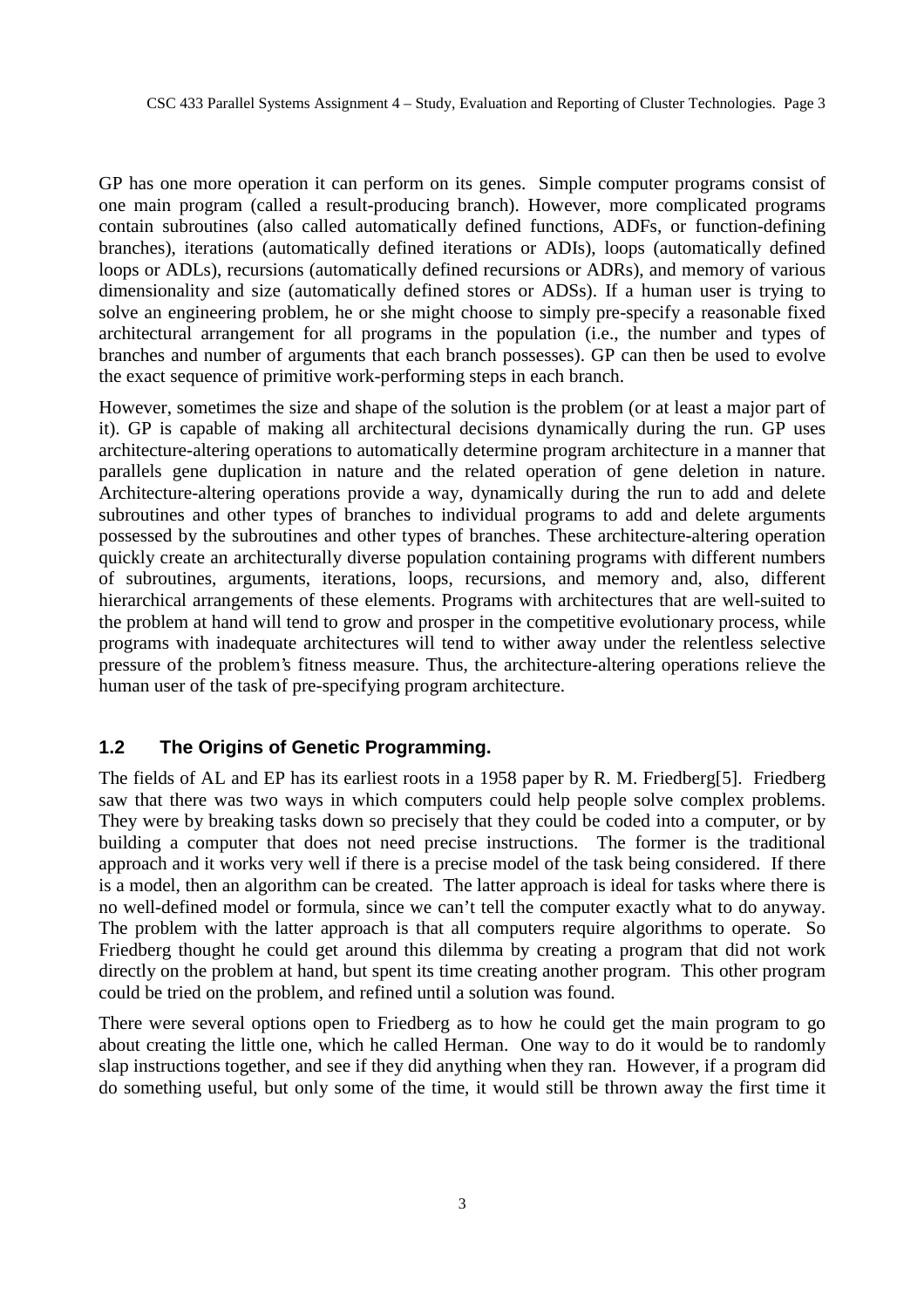failed. Ideally there would be a way of building on the slightly useful program, to eventually produce something that solved the problem for all inputs.

Friedberg decided that he would start by creating a very simple simulated computer that had 4 kinds of instructions, space for sixty-four of these 14 bit instructions and sixty-four bits of data. In the simulation, there was a Teacher, a Learner and Herman. The Teacher was the part of the simulation that worked out if the correct answer had been achieved yet, and the Learner was the part that made changes to Herman if the correct answer was not found. Herman was given input and the Teacher expected the correct output. Herman didn't know which bit or bits in the data area were input, nor into which bits he was expected to write the output, let alone what code he was supposed to contain to solve the problem. The Learner didn't know what the problem was either, it only knew that Herman had been bad and that he should change his ways.

Friedberg made the simulation this general, so that any input could be give to Herman, any output expected, and any mystery formula solved. This generality made the search space for the simulator very large indeed, but Friedberg was afraid of reducing the search space, as it would make the program less general, and might reduce the number of solutions available for each problem.

GA and GP claim their origins in this article because of the way Friedberg's Learner worked. Compared to a modern GP, Friedberg's Herman was a population of solutions of size two instead of thousands. As well as the Herman in memory, the Learner kept another copy of Herman, which was made up of completely different instructions. As time went by, the Learner would try swapping instructions from the secondary copy of Herman, depending on which of the two instructions was more often involved in the a successful simulation. This is analogous to the modern idea of cross over, but it was only done on one gene at a time. Also, at a certain time interval, the instruction with the lowest score in a certain group was replaced with a new, randomly generated instruction. This is similar to what we would call mutation today.

## **2. Works On Genetic Programming**

There is a lot of research into GPs going on in the U.K., U.S., Japan, Europe and elsewhere. Researchers with enough funding have built or gained access to large cluster computing centers on which to run their experiments. The table below lists some the GP work we could find, whether or not it is actually being performed on a cluster architecture.

Our main source was the GP website[6]. It documents 15 books, 9 conferences, 1372 published papers, 37 completed PhDs, 58 underway, free software libraries for various platforms and languages, and 6 sets of course notes. This is a dot org site, which seems to be run largely by academics.

There are also two GP dot com websites, one with a hyphen[7] and one without[8].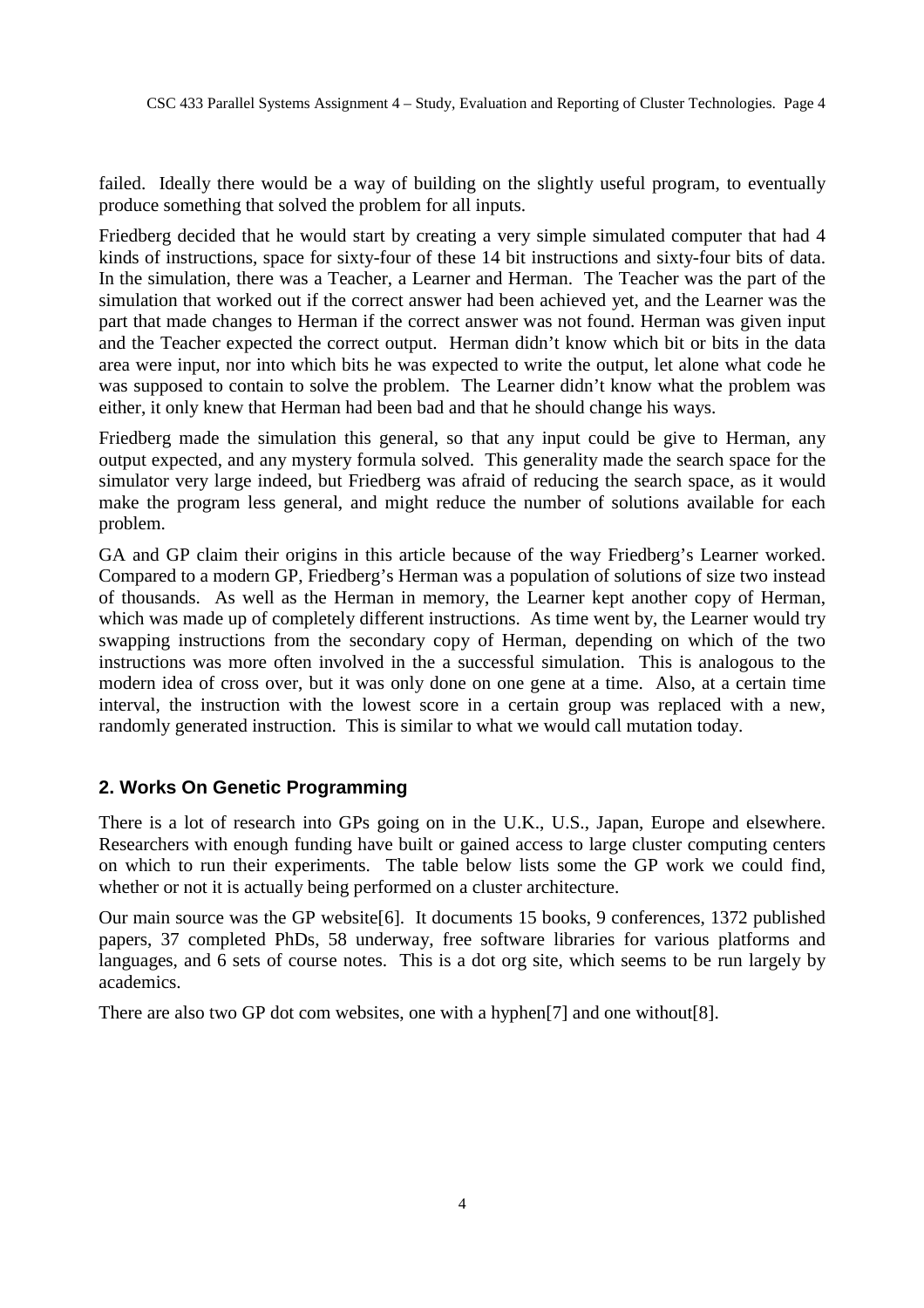# **Classify Works**

Most of the work we have seen has been in academic research, with some people, who probably did PhDs and so-forth in the area, applying their skills and releasing commercial problem solving software that has GP at its heart. There are no commercial packages yet available that we could find built to run on clusters though. Its mostly just for stand alone MS Windows PCs and that kind of thing.

| Name                                                                                                 | Cluster<br>Description                                                                                                                                                          | Remarks                                                                                                                                                                                                                                                                                                                                                                                                                                                                                                                                                                                                                                                                  | <b>URL</b>                                                             |
|------------------------------------------------------------------------------------------------------|---------------------------------------------------------------------------------------------------------------------------------------------------------------------------------|--------------------------------------------------------------------------------------------------------------------------------------------------------------------------------------------------------------------------------------------------------------------------------------------------------------------------------------------------------------------------------------------------------------------------------------------------------------------------------------------------------------------------------------------------------------------------------------------------------------------------------------------------------------------------|------------------------------------------------------------------------|
| GP Inc Large<br><b>Beowolf Style</b><br>Cluster9                                                     | 1000 Intel<br>Pentium-II<br>350Mhz CPU<br>cluster.                                                                                                                              | Success Story #1 below. The 1,000-Pentium<br>machine was provided by Stan Fox of the<br>COMPAQ Sunnyvale Staging Center.<br>Most of the projects they have been running have<br>been simulation of electronic circuits, circuit<br>design, theoretical problem solving and some<br>medical work. Their long term goal is to produce a<br>system with human competitive intelligence.                                                                                                                                                                                                                                                                                     | http://www.genetic-<br>programming.com/ma<br>chine1000.html            |
| GP Inc<br>Medium Sized<br><b>Beowolf Style</b><br>Cluster[7]                                         | 70 Compaq<br>(DEC) Alphas<br>533 MHz CPU<br>Cluster.                                                                                                                            | Is used for smaller research projects, that don't need<br>the full power of the 1000 node cluster.                                                                                                                                                                                                                                                                                                                                                                                                                                                                                                                                                                       | http://www.genetic-<br>programming.com                                 |
| Evolutionary<br>Computing &<br>Intelligent<br>Systems<br>Research at<br>University of<br>Glasgow[10] | Parsytec<br>SuperCluster of<br>64 T800<br>transputers<br>running Parix<br>and a PVM<br>network of<br>distributed<br><b>UNIX</b><br>workstations<br>and high-grade<br><b>PCs</b> | Success Story #2 Below. This seems to be the main<br>center of research for GP in the U.K.                                                                                                                                                                                                                                                                                                                                                                                                                                                                                                                                                                               | http://www.elec.gla.ac<br>.uk/groups/control/evo<br>net/evonet_wg.html |
| <b>AIM</b> Learning<br>Technology11                                                                  | ÷,                                                                                                                                                                              | AIM Learning Systems is a company that has<br>released a fully configurable commercial genetic<br>programming package called DiscipulusTM. It is<br>available for MS Windows PCs and is designed for<br>help companies solve problems big and small. The<br>professional version costs US\$4000. AIM was<br>invented in 1993 by Dr. Peter Nordin. It stands for<br>Automated Induction of Machine Code and is a<br>genetic programming environment that works to<br>produce chromosomes made of Intel x86<br>instructions. Dr Nordin is so confident that he has<br>taken out a patent on his idea. The web site does<br>say anywhere that it runs on a cluster, only on | http://www.aimlearnin<br>g.com/welcome.htm                             |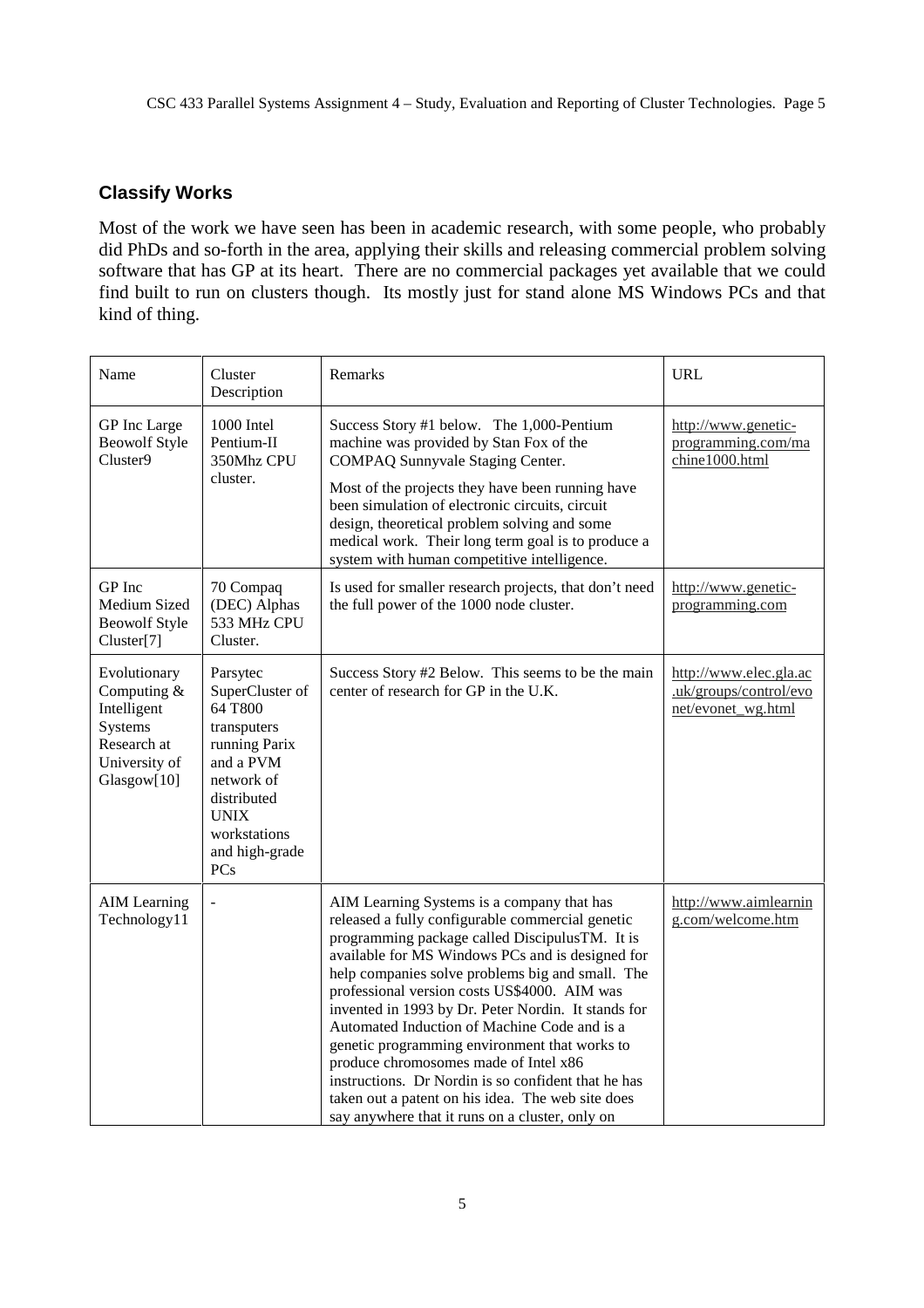|                                                                                      |                                                                                                      | Windows PCs. I have no doubt that a future version<br>of DiscipulusTM will be able to run on a company<br>LAN, for example, using it overnight as a cluster.<br>In the future many commercial applications will list<br>this as a key feature.                                                                                                                                                                                                       |                                                                                   |
|--------------------------------------------------------------------------------------|------------------------------------------------------------------------------------------------------|------------------------------------------------------------------------------------------------------------------------------------------------------------------------------------------------------------------------------------------------------------------------------------------------------------------------------------------------------------------------------------------------------------------------------------------------------|-----------------------------------------------------------------------------------|
| A Free GP<br>Library12                                                               |                                                                                                      | This website is the home of a Genetic Programming<br>library that has been put together over time but a<br>variety of people. It is based in Austria and<br>contains links to papers and work by people across<br>Europe. The site includes free a $C_{++}$ genetic<br>programming class and some examples of its use.<br>Again, none of these make explicit mention of<br>whether they are using cluster computing. It has<br>been tested on Linux. | http://aif.wu-<br>wien.ac.at/%7Egeyers/<br>archive/gpk/vuegpk.ht<br>ml            |
| Grain<br>Boundary<br>Geometry<br>Optimization<br>Using a<br>Genetic<br>Algorithm[13] | Not specified,<br>but appears in a<br>list of<br>successful<br>cluster<br>applications<br>from 1995. | A Genetic Algorithm was combined with traditional<br>molecular dynamics to simulate grain boundaries in<br>metallic systems. Much more efficient that<br>previous serial methods of solving this problem. So<br>fast it allows real time interaction with the user.<br>Was given the "Fastest Real Application" award in<br>a super computer contest that year.                                                                                      | http://www.supercomp<br>.org/sc95/proceedings/<br>GIL_HPC/HPC_APPS.<br><b>HTM</b> |
| <b>DIY Clusters</b><br>for Genetic<br>Programming.<br>$[7]$                          | 10 DEC Alpha<br>533 MHz<br>cluster                                                                   | One of the pages at John Koza's GP.com site<br>describes how you can build a Beowolf cluster of<br>your own for as little as US\$18000. That page<br>appears to be nearly a year old, so its probably even<br>cheaper now. They claim that such a cluster would<br>be capable of about a half peta-flop (1015 floating-<br>point operations) per day.                                                                                                | http://www.genetic-<br>programming.com                                            |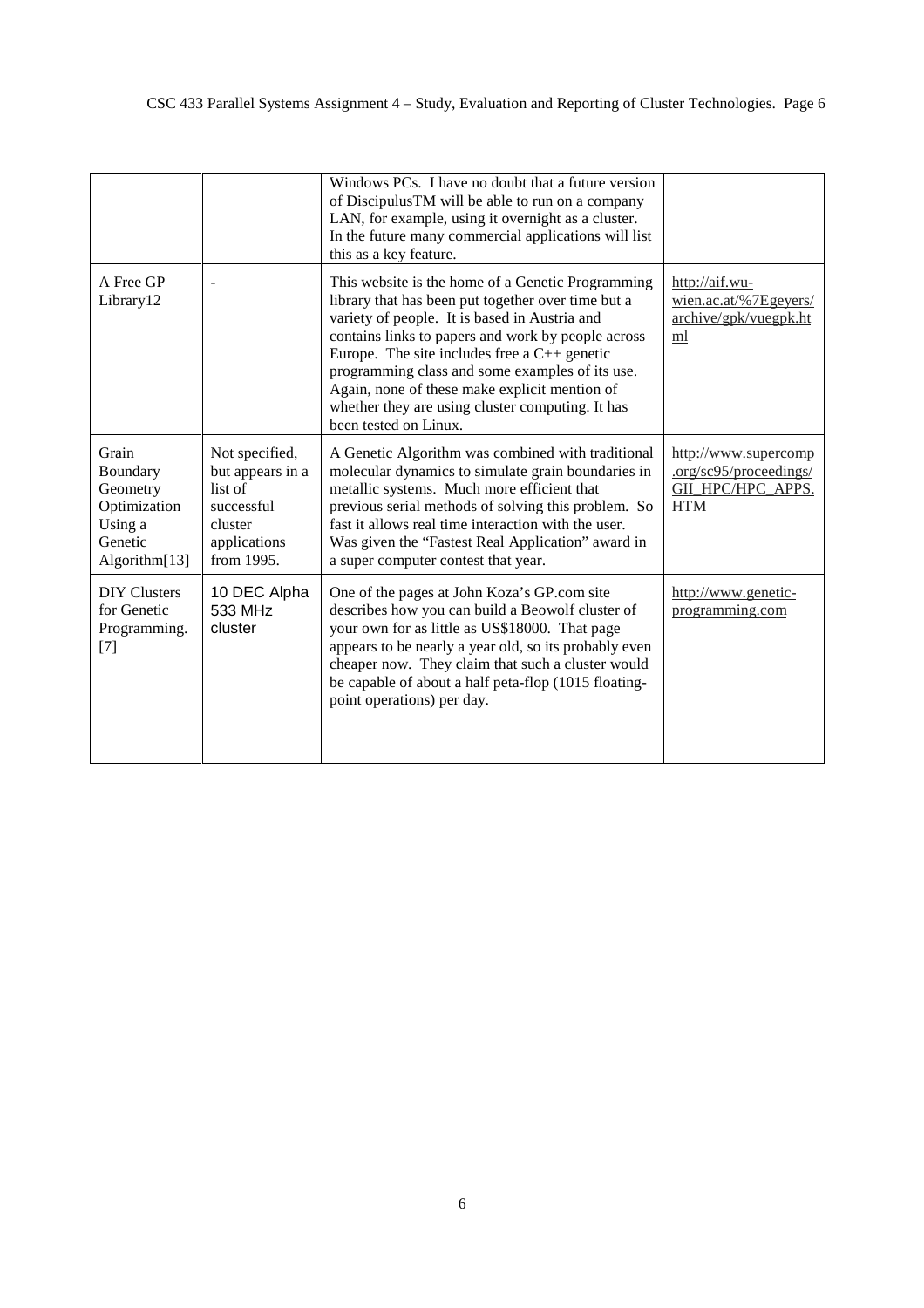# **3. Success Stories**

**Success Story #1: 1,000-Pentium Beowulf-Style Cluster Computer for Genetic Programming.9**





Figure 3&4 – Two pictures of John's baby from their web-site.[7]

In July 1999, Genetic Programming Inc, headed by John Koza, started operating a new 1,000 node Beowulf-style parallel cluster computer consisting of 1,000 Pentium II 350 MHz processors and a host computer. The cluster has been designed specifically to run GP experiments and research. (I guess John has sold a bunch of books if he can build something like this.)

## Basic Cluster Setup

This Beowulf-Style cluster system consists of 1,000 Pentium II 350-MHz processor units. It is constructed entirely from Commodity Off The Shelf (COTS) components. Each of the 1,000 Pentium II 350-MHz processors is resided in a grid pattern structure along with 64 megabytes of RAM each. There is no hard disk, video monitor, keyboard, or other input-output device associated with any of the nodes.

### Communication between Cluster

A 100 megabit-per-second Ethernet Network Interface Card. Each processor communicates only with the server and four of its nearest neighbours in grid (North, East, South, West). This simplifies the architecture, and works well for running GP.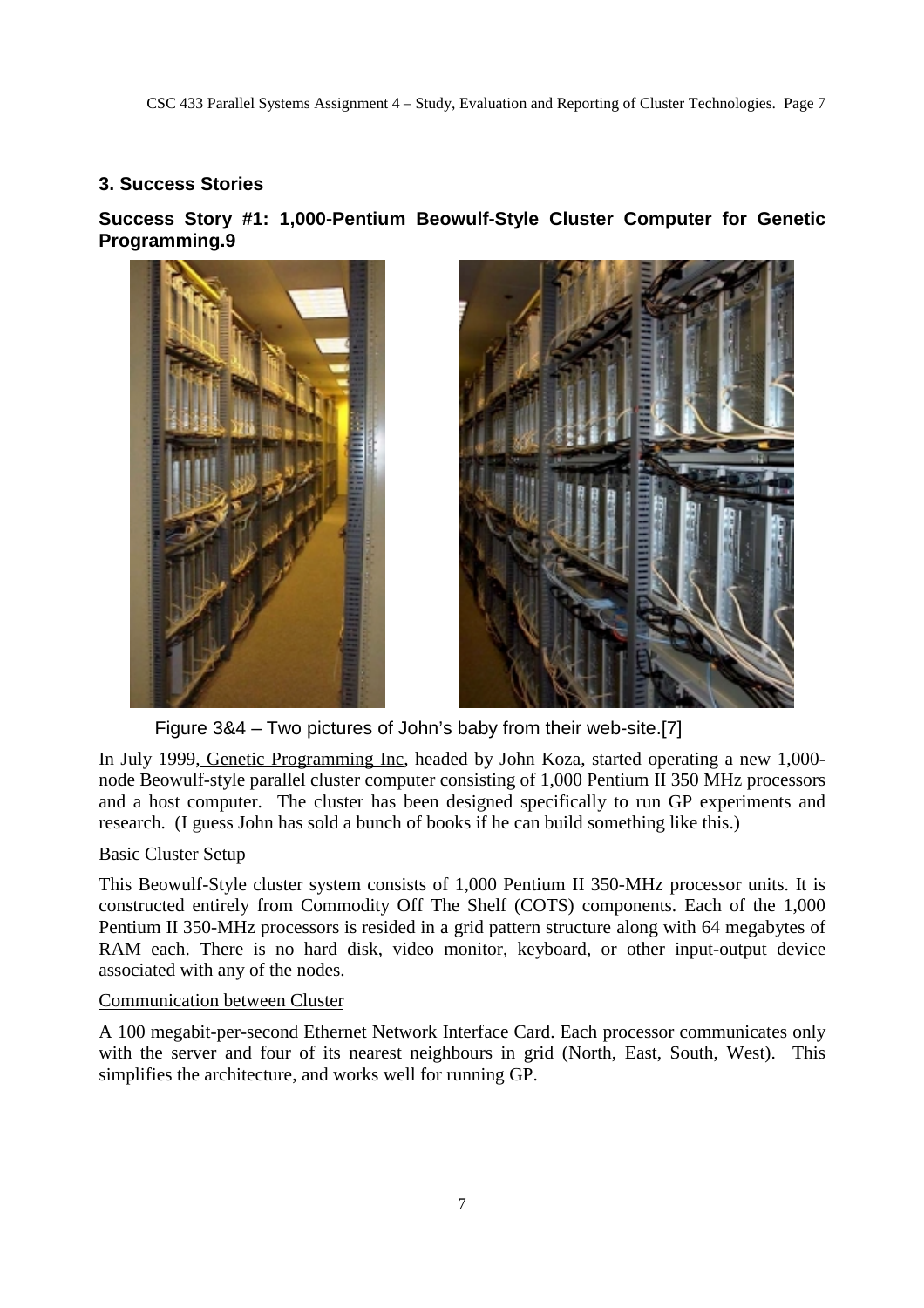The 1,000 processors are logically arranged into a 25 by 40 toroidal grid. Each group of 40 processors that share a hub are arranged into one 8 by 5 rectangle within the larger grid.

#### Operation System

The processors run the GNU / Linux operating system (Red Hat Linux 6.0). This is the base operating system on every individual node. The Server computer is the same as the nodes but has more RAM and contains a 14 GB hard disk, a video display monitor, a floppy disk drive, a CD ROM drive, and a keyboard. They didn't just choose Linux because it is a free OS so they could spend more money on hardware. It was observed to be remarkably.

#### Running GPs

As previously stated, each processor communicates only with the server and four toroidally nearest neighbours (North, East, South, West). Except for occasional trace messages, the sole type of communication from the processors to the server during a run of genetic programming is the end-of-generation message. The end-of-generation message contains the best individual of the current generation (and certain additional statistics about the progress of the run). The sole type of inter-processor communication consists of the migration of a certain small number of individuals from one processor to each of its four toroidally adjacent processors. Thus each node is running its own GP job. The cluster is used to keep each run in touch with the others, by slowing spreading the knowledge learned throughout the system. Across the whole cluster the population of chromosomes might be anywhere between half to thirty million.

Approximately half of 64 MB of RAM associated with each of the 1,000 processors is available for the storage of the population. The remainder of the memory is used to house the operating system (shared by the two processors on a given motherboard), the GP application software, and various buffers used for exporting and importing individuals, and other items of overhead. All this RAM means there is no need for a hard disk at each node. Hard disks present potential reliability problems. The size of each population on a node is calculated before a run to make sure it will fit. During the run the population size can be changed anyway.

The server receives the end-of-generation reports from each processor. It creates an output file containing statistics about the run and the best results found so far. This output file is stored on the hard disk of the host computer

For most problems run on the cluster the largest proportion of time is taken by the evaluation of each chromosome to give it a fitness score. The other tasks, such as initialising the population at the start, find the highest score, performing cross-over and mutation, etc are all very quick. The design team have used these characteristics to get the highest possible level of efficiency from each node. That is, they are using the asynchronous island approach to parallelisation.

Broadly speaking, in the "island" approach the population for a given run is divided into semiisolated subpopulations (called demes). Each sub-population is assigned to a node. The run begins with the one-time random creation of a separate population of individuals at each processor of the parallel computer system.

In the main generational loop of genetic programming, the task of measuring the fitness of each individual is first performed locally at each processor, as is the Darwinian selection and the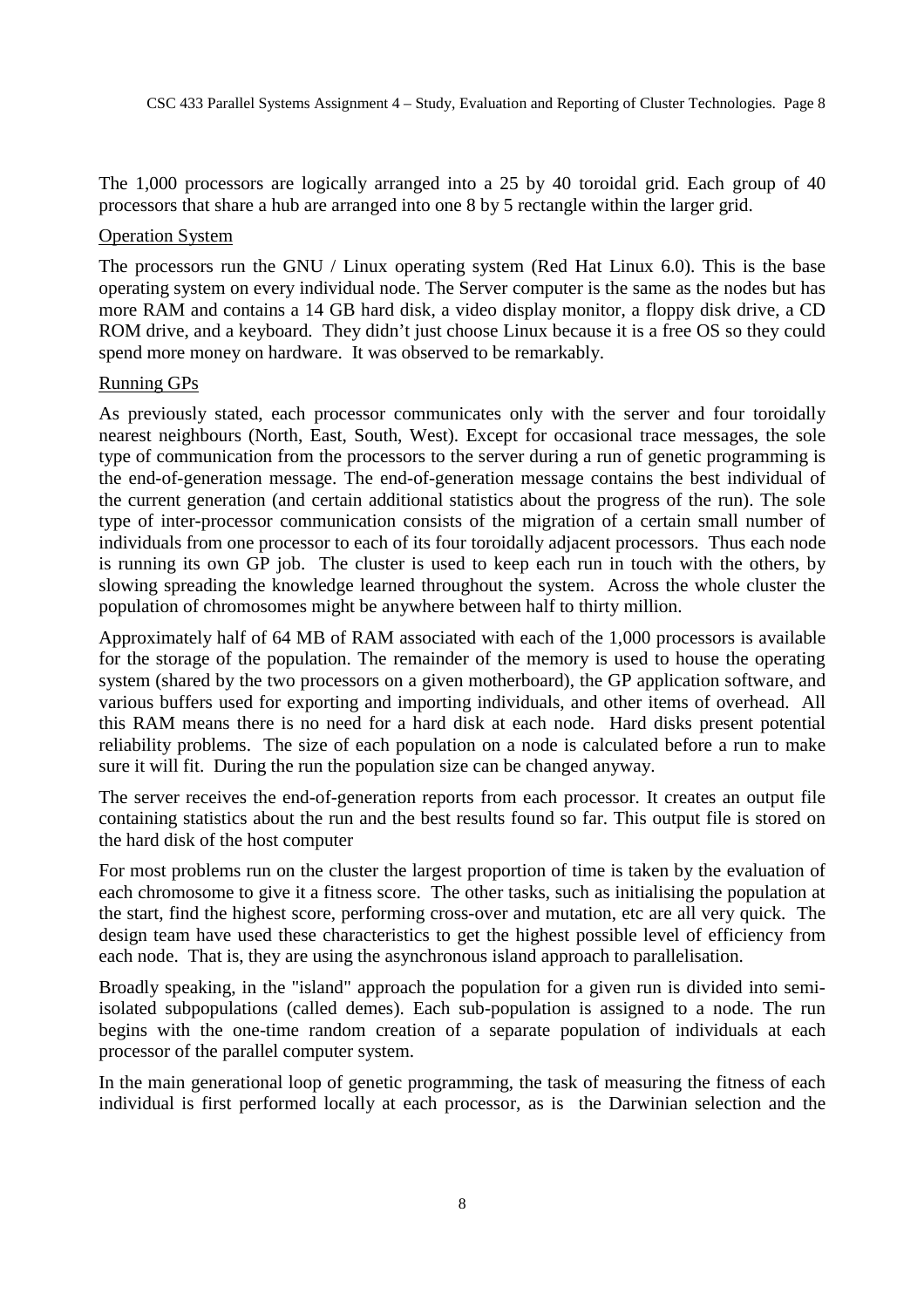genetic. The processors operate asynchronously in the sense that each generation starts and ends independently at each processor. Because each of these tasks is performed independently at each processor and because the processors are not synchronized, this asynchronous island approach to parallelisation efficiently uses all the processing power of each processor.

To spread the learned knowledge there has to be some communication between nodes. This id done by taking a relatively small percentage of the individuals, mostly the best ones – but each is given some chance to move, and copying it to the four neighbouring nodes. They are buffered until that node is ready to accept them into their population. The immigrants are typically inserted into the subpopulation at the destination processor in lieu of the just-departed emigrants of that processor's subpopulation.. Experience indicates that a modest amount of migration (say 2% of a processor's population, in each of four directions) is better than extremely high or extremely low amounts of migration. Thus, 8% of the individuals from a given processor migrate to neighboring processors on each generation. Not enough to stress the LAN I wouldn't think, especially since each migration is separated by substantially longer periods of time for fitness evaluation, etc. A generation in a run of parallel genetic programming may be of any length, but typically takes about 10 minutes to 1 hour. If a generation takes, say,10 minutes, about 150 generations can be run in a day. They are doing some serious computer over there at GP Inc.

Using these methods, nearly 100% efficiency is realized when genetic programming is run on a parallel computer system using the asynchronous island model for parallelisation. This near-100% efficiency is in marked contrast to the efficiency achieved in parallelising the most other kinds of computer calculations.

#### Fault Tolerance

The entire system is designed to be highly fault-tolerant. No processor is considered essential to the run. No acknowledgment is required for any message, including the messages containing emigrants from one processor to another. If a processor fails then there less emigrants to the surrounding nodes, but they don't worry about it, they just learn a little bit slower. This means even though the whole cluster is left running 24 hours a day, seven days a week, the staff can turn individual machines off for repairs, upgrades, etc without having to turnoff the whole system. When the machine is turned back on again it can join in the run with the rest. For GP, the new node will have a random startup population, which will usually be replaced fairly quickly by fitter chromosomes from the surrounding nodes after just a few generations. This is one of the most important features of cluster computing.

### **System Performance**

A 1,000-node system generates a noticeable amount of heat and air conditioning (two 25-ton air conditioners) are required to keep the system at 70F degrees.

The 1,000-Pentium system operates at an aggregate clock rate of 0.350 Tera-Hertz. The SPECfp95 benchmark, which is a widely used and respected standard, rates the 350-MHz Pentium II processor at about 12. Thus the 1000 Node cluster delivers about 12,000 SPECft95. According to their figures, every CPU is running at 99% capacity on average, so the cluster really is running at 12,000. Good value.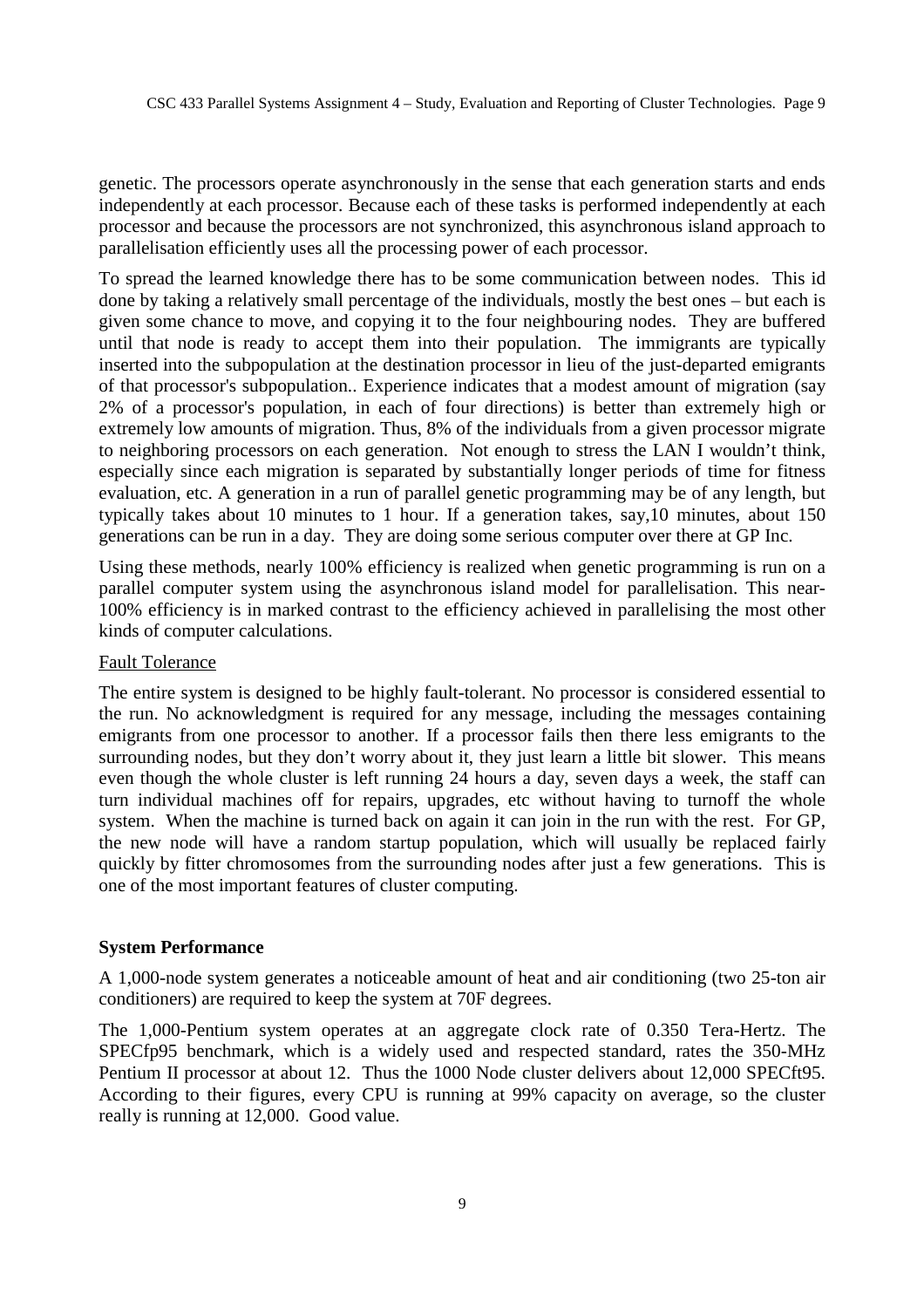Success Story #2: Evolutionary Computing & Intelligent Systems Research at University of Glasgow.[14]

Parsytec SuperCluster of 64 T800 transputers running Parix and a PVM network of distributed UNIX workstations and high-grade PCs.

This certainly sounds like an interesting combination of hardware. Clusters made up of different kinds of hardware must be very difficult to build and have operate reliably. This cluster has been made available to anyone performing research at the University. Much of that research has been in Evolutionary Computing, and some specifically on GP. There has been some work that uses GP to solve a problem and some refining GP techniques themselves, i.e. trying different variations of cross-over, mutation and reproduction to see if there are ways to make GP find better solutions faster. Pure algorithmic research such as this is vital for the maturity of the field, especially if it is accompanied by plenty of statistics from runs performed of the super cluster.

To quote one field of research completed recently, "Decimal coding with structural and parameter-range encoding capability in a hybridised GA/GP/EP/ES framework to systematically evolve the designs of sliding mode control systems, achieving globally optimised switching parameters, regions and laws/structures. Design automation techniques have also been developed for gain-scheduling, local controller network, neural network and block-diagram based nonlinear control systems, with both optimised coefficients and optimised structures." Sounds pretty hightech to me. It must be good.

Another researcher has been combining GP with another method of problem solving called Simulink. Perhaps it's a product. "A powerful hybrid GP based technique has been developed and interfaced with Simulink building blocks. It is applied to evolve nonlinear engineering models from experimental data with added accuracy and sophistication and with optimised models utilising an 'unlimited range' of candidate structures. This work has also been applied to local model network based system identification."

Unfortunately it was not possible to get any more information about these two projects. Judging from the other information at the site, the University has a keen interest in hardware design. Many of the projects they have undertaken have related to computer circuitry and hardware design, CAD, signal processing, pattern recognition, etc. Mathematically intense problems such as these are well suited to a cluster platform.

## Success Story #3: GP written to run a robot soccer team and other short stories.[15]

Even though this article did not mention cluster computing at all, a team of five computers, in constant communication trying to solve a common problem fits the description. The difference here is that the computers are onboard mobile robots whose problem is trying to score goals against another robot team.

The Robo Cup team of Carnegie Mellon University, headed by David Andre and Astro Teller play by following strategies evolved using GP. This is a reasonable approach for a hard problem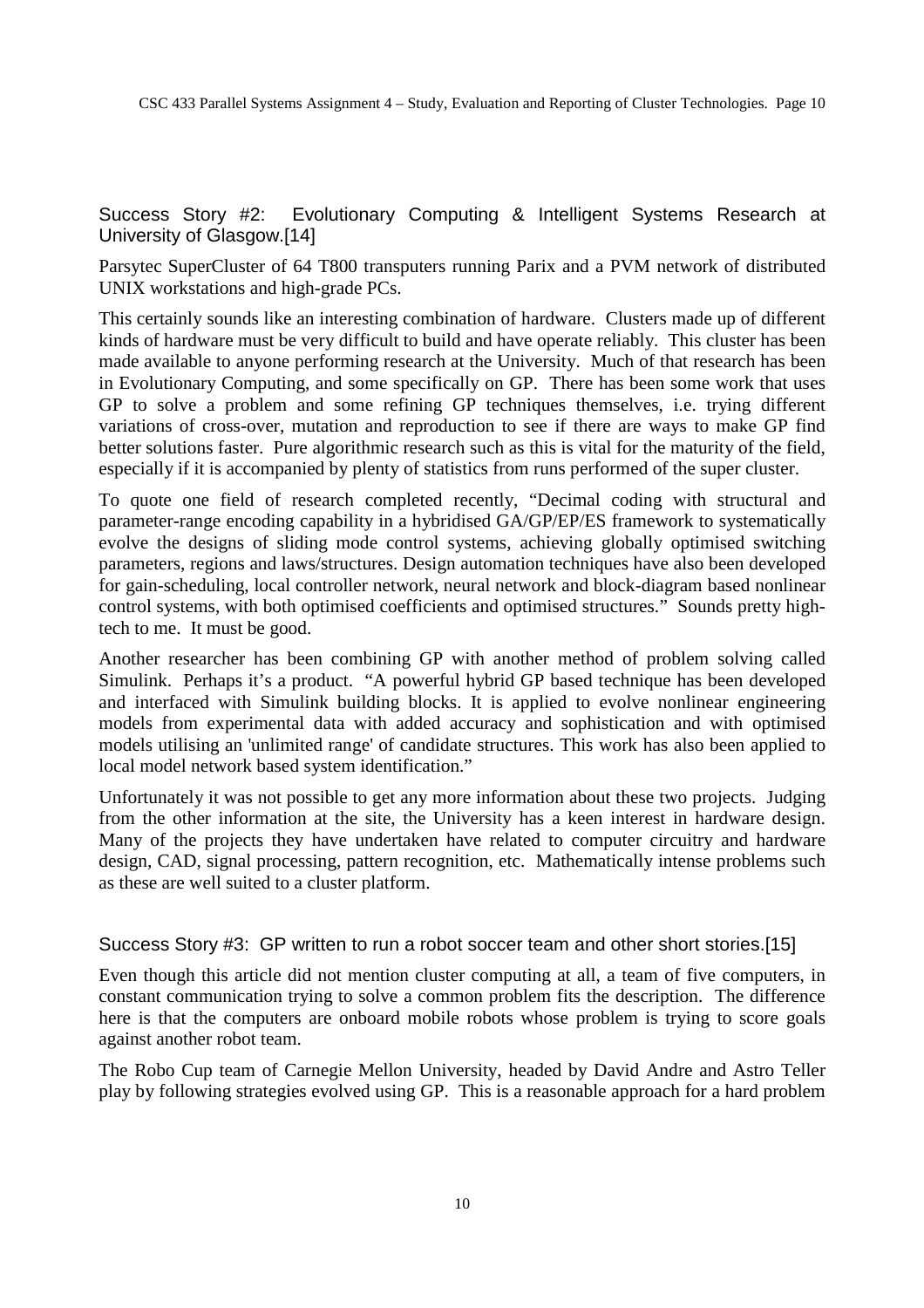like controlling the motion of a ball. It would be very hard to manually program the robots to have a rule for every situation it might come up against on the soccer field.

Andre and Teller's robots came in 17th out of 36 teams. A good effort considering that the competing software had been written by some of today's best artificial intelligence researchers. The Darwin United team is "not bad for something that was created out of thin air," comments John Koza, a consulting professor of medical informatics at Stanford University, who is considered (or considers himself) the inventor of genetic programming.

The article goes on to point out that programs produced by GP are often convoluted, bizarrely multi-layered creations, nothing like the software a human might write. But they are remarkably powerful and flexible.

Genetic programming can be used to tackle a wide variety of problems, such as creating satellite controllers, designing artificial limbs and solving tricky problems in molecular biology. The beauty of genetic programming is that the programmer doesn't need to be an expert in satellite design, physiology or molecular biology to do this. The programmer creates a "fitness measure" - - a way for the software to know when it has successfully "evolved" a working solution -- and the software arrives at the solution using the evolutionary process of GP.

Early work in GP focused on designing circuits similar to those found in stereos. The "problem" given to the software was to design a type of circuit known as a low-pass filter; a successful "solution" would be a circuit that could pass low-frequency sounds to the stereo's woofer. The "fitness measure" in that case was the ability to separate the low- and high-frequency sounds. This work is described in John Koza's latest book, Genetic Programming III[16]. In one chapter it describes a flaw they found in SPICE, which is a widely used electric circuit computer simulator package. I think the Digital Systems department uses it at Clayton. They used SPICE to help in the evaluation of the GP population when they were trying to evolve an amplifier. Some how the GP generated programs had found a flaw in SPICE, which no-one had ever noticed before. It was able to use small voltages to produce impossible levels of signal amplification. This had Koza confounded, and in the end he had to change the GP to automatically kill any member of the GP population that was able to perform better than perfect amplification.

The article goes on to say that in 1996, Koza used genetic programming to evolve a design for a specific type of electrical circuit. The computer produced several solutions; but several actually infringed on 21 patents filed earlier this century. This shows that GP results can closely match ideas conceived by humans.

The article then talks about a number of GP projects, none of which explicitly mention that they were executed on a cluster platform, though any of them could have been. Some of the projects mentioned include data structure evaluation, protein-analysis, the creation of art and music,

On a very complex mathematical problem called the 1-d majority cellular automata problem, a GP-produced solution was the best in the world for about a year. It was eventually beaten out by a solution created by another evolutionary algorithm similar to GP. The human-created solution to this problem remains in third place.